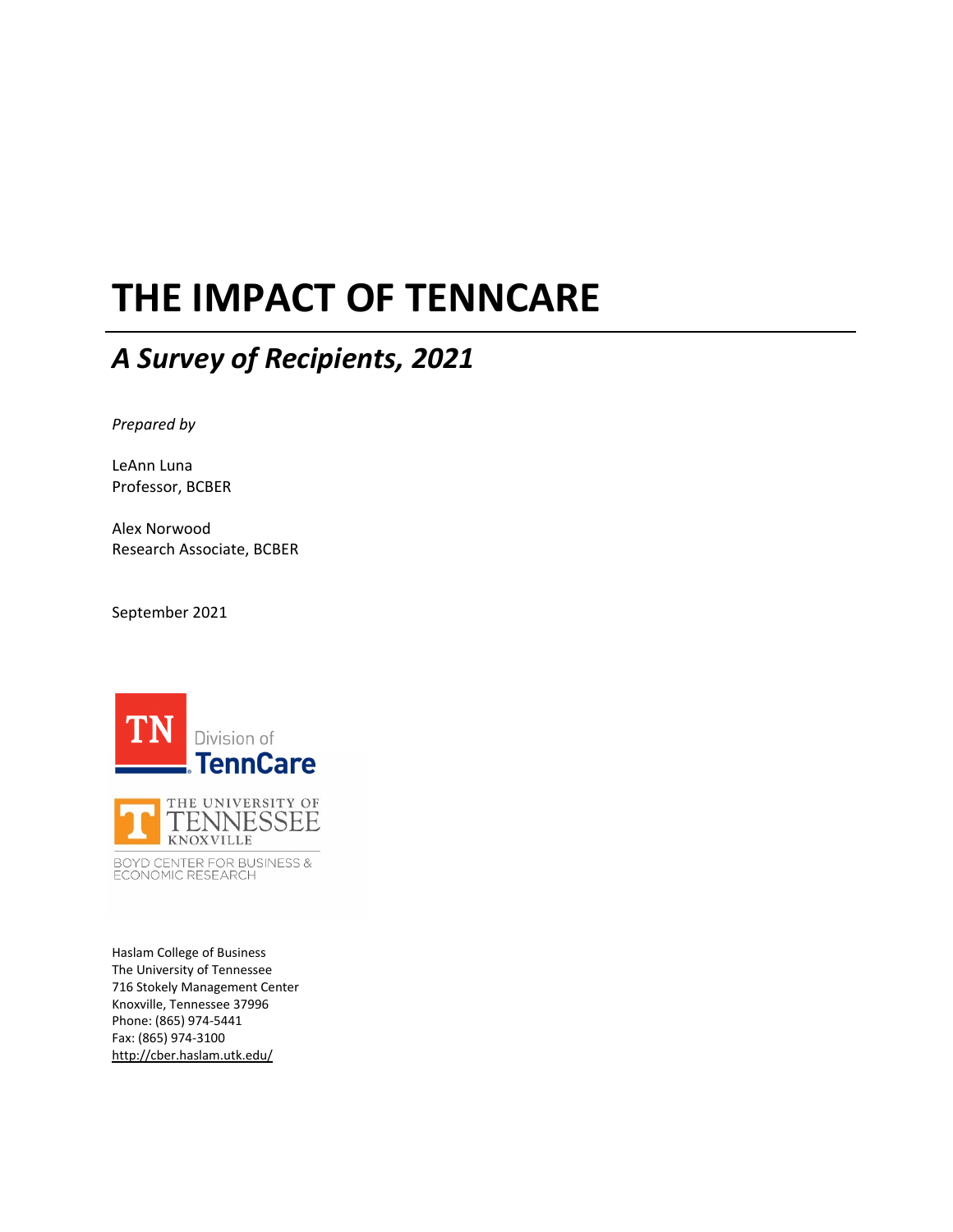| TABLE 8: Head of Household: Medical Facilities Used When Medical Care Initially Sought (2011-2021) (Percent)  8                                                                                                                            |  |
|--------------------------------------------------------------------------------------------------------------------------------------------------------------------------------------------------------------------------------------------|--|
|                                                                                                                                                                                                                                            |  |
| TABLE 12: Time between Attempt to Make Appointment and First Availability of Appointment: TennCare Heads of                                                                                                                                |  |
|                                                                                                                                                                                                                                            |  |
| FIGURE 3: Number of Times Sought Non-Emergency Care at a Non-Participating Provider in Past 12 Months (Percent) 13<br>TABLE 18: Reasons Sought Non-Emergency Care from a Non-TennCare Provider (2021) (Percent of TennCare Recipients)  14 |  |
|                                                                                                                                                                                                                                            |  |
|                                                                                                                                                                                                                                            |  |
|                                                                                                                                                                                                                                            |  |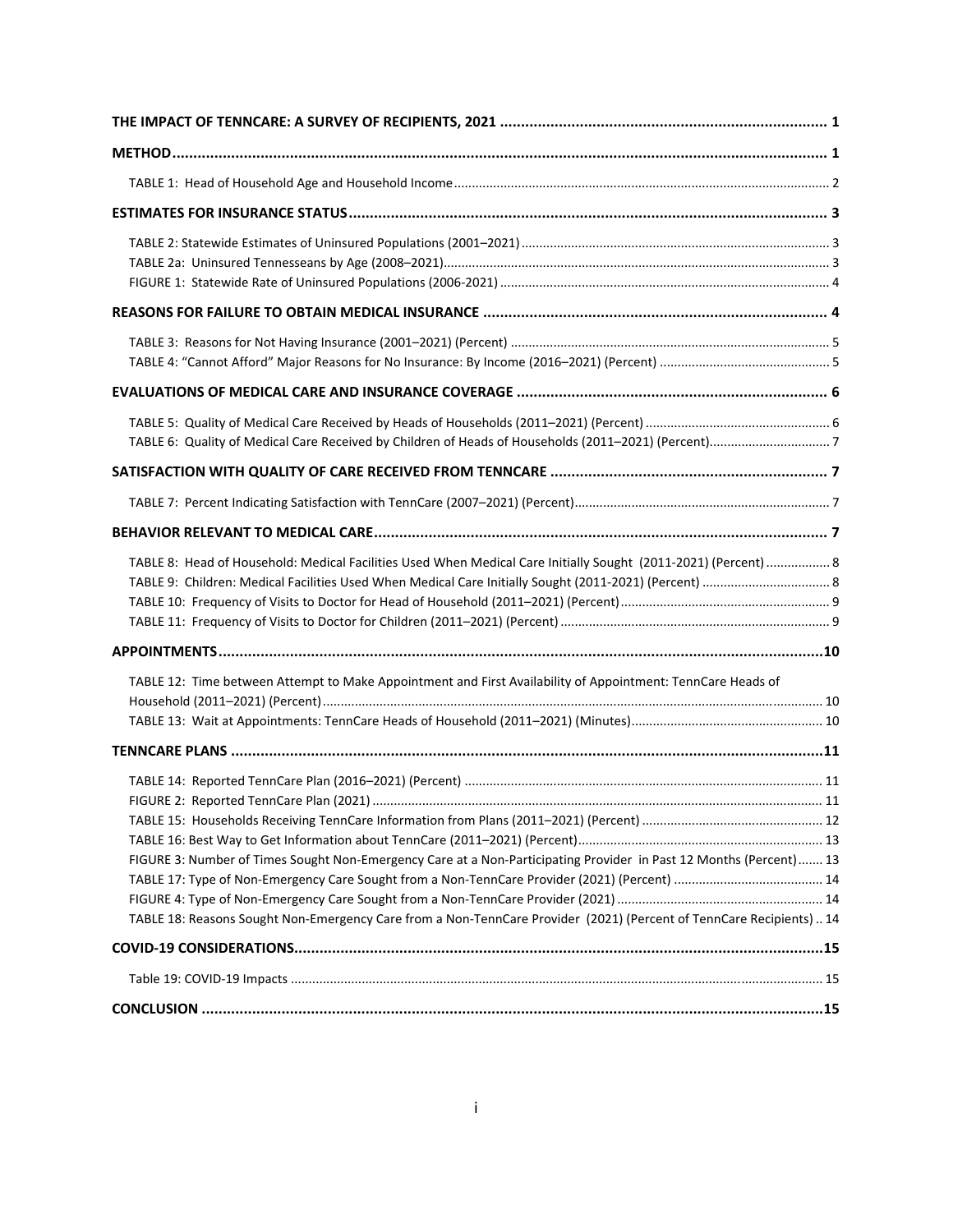## **The Impact of TennCare: A Survey of Recipients, 2021**

#### **Method**

The Boyd Center for Business and Economic Research at the University of Tennessee, under contract with the Department of Finance and Administration of the State of Tennessee, conducted a survey of Tennessee residents to ascertain their insurance status and use of medical facilities and their level of satisfaction with the TennCare program. A target sample size of 5,000 households allows us to obtain accurate estimates for subpopulations. The Boyd Center prepared the survey instrument in cooperation with personnel from the Division of TennCare.

The University of Tennessee Social Work Office of Research and Public Service (SWORPS) and Wilkins Research Services conducted the survey by randomly selecting potential respondents from a land line and cell phone set of numbers and contacting those families between May and July 2021. TennCare provided SWORPS with 10,000 (de‐identified) phone numbers to help reach TennCare households. We partnered with Wilkins Research Services again this year because social distancing and other University of Tennessee COVID‐19 restrictions prevented SWORPS from conducting the survey in a timely manner. We also enhanced the telephone lists by using a larger web panel compared to the web panel used in previous years.<sup>1</sup> We added a few questions related to COVID-19, which are discussed in a separate section at the end of the report.

Up to five calls were made to each residence, at staggered times, to minimize non‐response bias. The design chosen was a "Household Sample," and the interview was conducted with the head of the household. When Spanish‐speaking households without an available English speaker were reached, a person fluent in Spanish would call the household at a later time to conduct the survey. Approximately 23.3 percent of those who answered their land line phone or cell phone were willing to participate in the survey.<sup>2</sup> The large sample size allowed for the weighting of responses by income and age to provide unbiased estimates for the entire population. For all statewide estimates, a correction factor was used to adjust for the degree to which the sample over- or under-represented Tennesseans grouped by household income and head of household age.<sup>3</sup> (Table 1)

 $<sup>1</sup>$  Beginning in 2017, SWORPS supplemented random dialing with a web panel of respondents. Prior to the survey, these web</sup> respondents provided some basic information such as age and income and were contacted to balance the distribution of responses across age and income combinations.

 $2$  This is a significant decrease from the 2020 telephone response rate, supporting the need for using the web panel to achieve the appropriate age and income distributions. In the land line phone sample, there were 2,728 completed surveys, 8,872 refusals, and 133 who did not qualify. In the cell phone sample, there were 826 completed surveys, 3,599 refusals, and 48 who did not qualify. There were 1,880 surveys completed by web panel participants. An individual will not qualify to participate if he/she is not a head of household or a Tennessee resident.

<sup>&</sup>lt;sup>3</sup> Starting with the 2016 report, the 5-year American Community Survey (ACS) conducted by the U.S. Census is used to adjust the sample by household income and head of household age. The ACS is a nationwide survey designed to provide reliable and timely estimates of the demographic, social, economic and housing characteristics of the U.S. population and for parts of the U.S., such as states.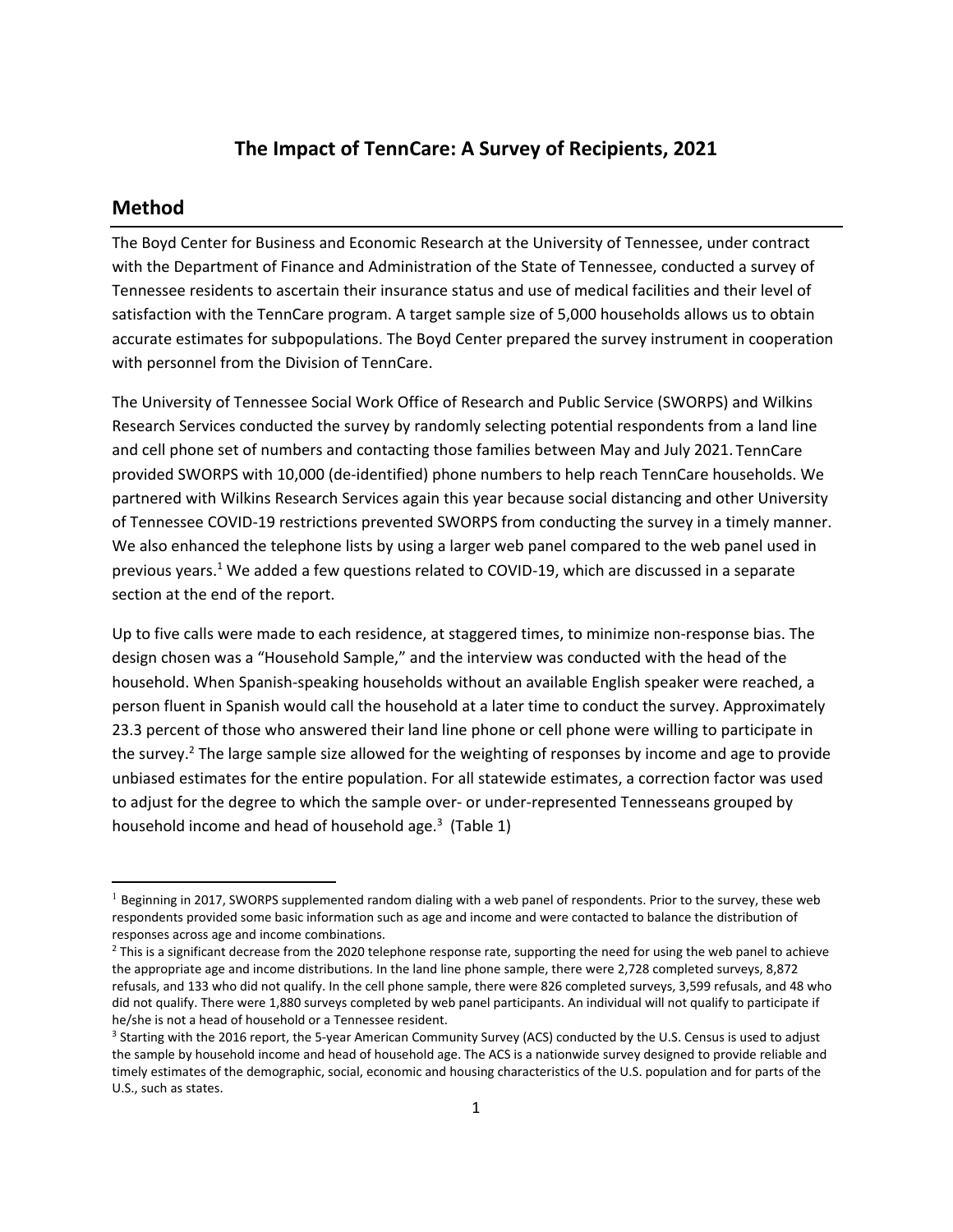This is a follow‐up to previous surveys of around 5,000 Tennessee households conducted annually since 1993, the last year of Medicaid before Tennessee adopted TennCare. Throughout this report, we make comparisons to findings from earlier surveys.

| Age-Householders | <b>Proportion in 2021</b><br><b>Survey (Percent)</b> | <b>Proportion in ACS*</b><br>(Percent) | <b>Deviation</b><br>(Percent) |
|------------------|------------------------------------------------------|----------------------------------------|-------------------------------|
| Under 25         | 8.1                                                  | 4.2                                    | $-3.9$                        |
| 25-44            | 38.2                                                 | 31.9                                   | $-6.3$                        |
| 45-64            | 37.1                                                 | 38.0                                   | 0.9                           |
| $65+$            | 16.6                                                 | 25.9                                   | 9.3                           |

#### **TABLE 1: Head of Household Age and Household Income**

| <b>Household Income Level</b> | <b>Proportion in 2020</b><br>Survey (Percent) | <b>Proportion in ACS*</b><br>(Percent) | <b>Deviation</b><br>(Percent) |
|-------------------------------|-----------------------------------------------|----------------------------------------|-------------------------------|
| Less than \$10,000            | 11.7                                          | 6.9                                    | $-4.8$                        |
| \$10,000 to \$14,999          | 9.0                                           | 5.2                                    | $-3.8$                        |
| \$15,000 to \$19,999          | 8.0                                           | 5.3                                    | $-2.7$                        |
| \$20,000 to \$29,999          | 12.8                                          | 10.4                                   | $-2.4$                        |
| \$30,000 to \$39,999          | 10.8                                          | 10.2                                   | $-0.6$                        |
| \$40,000 to \$49,999          | 8.9                                           | 9.1                                    | 0.2                           |
| \$50,000 to \$59,999          | 8.0                                           | 8.2                                    | 0.2                           |
| \$60,000 to \$99,999          | 16.6                                          | 22.4                                   | 5.8                           |
| \$100,000 to \$149,999        | 8.5                                           | 12.8                                   | 4.3                           |
| \$150,000 and over            | 5.7                                           | 9.5                                    | 3.8                           |

\*Census Bureau, 2015‐2019 American Community Survey 5‐year Estimates.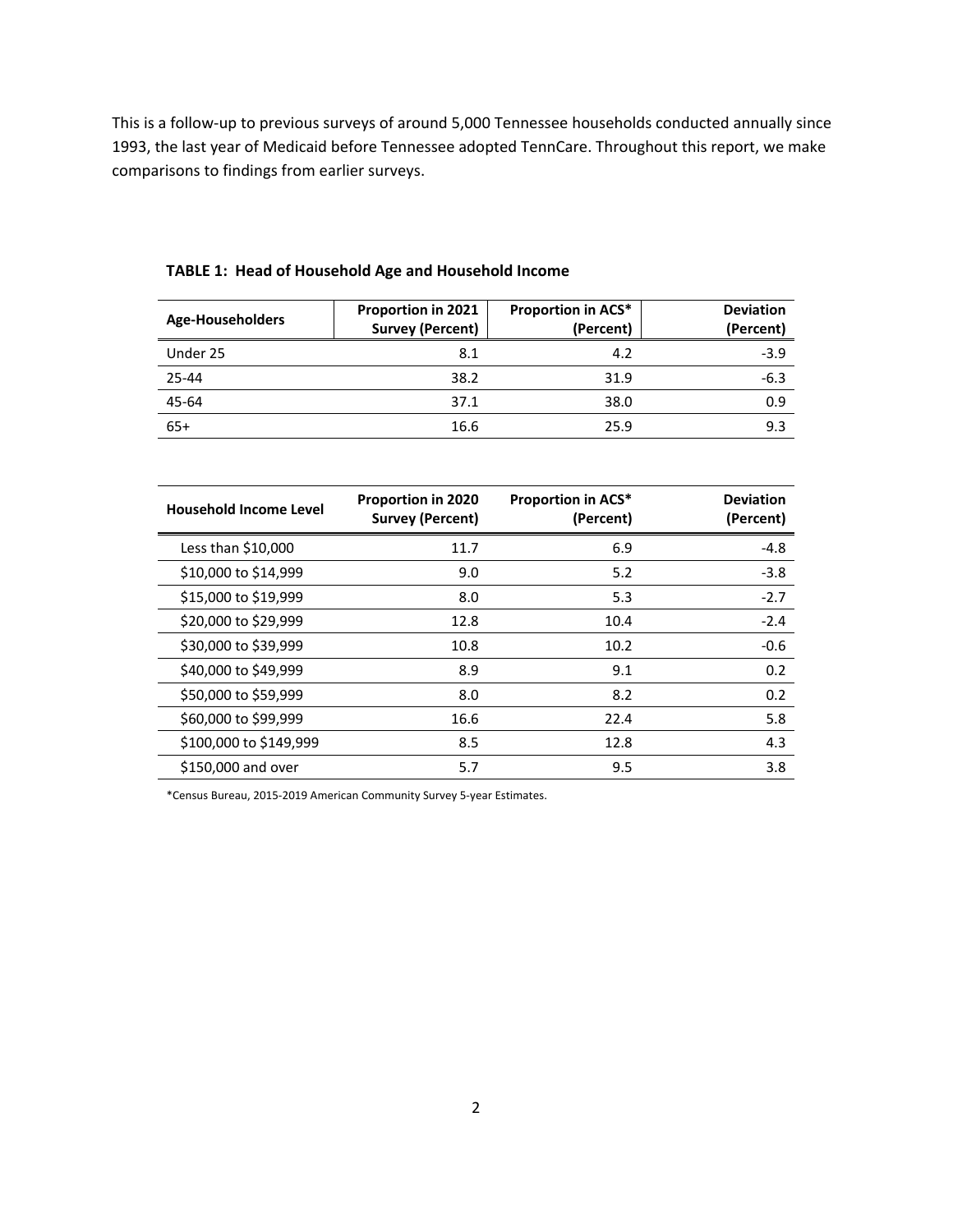# **Estimates for Insurance Status**

Estimates for the number of Tennesseans who are uninsured are presented below (Table 2 and Figure 1). These statewide estimates are extrapolated from the weighted sample. The overall rate of uninsured Tennesseans and the uninsured rate for adults did not change from 2020 to 2021. Specifically, the estimated population of uninsured represents approximately 8.3 percent of the 6,829,174 Tennessee residents, and 9.9 percent of adults.<sup>4</sup> The uninsured rate for children in 2021 is 2.5 percent, a decrease from 2.8 percent in 2020, and the estimated number of uninsured children in 2021 is 37,354 (Table 2a).

|                    | 2001    | 2002    | 2003    | 2004    | 2005    | 2006    | 2007    |
|--------------------|---------|---------|---------|---------|---------|---------|---------|
| <b>State Total</b> | 353,736 | 348,753 | 371,724 | 387,975 | 482,353 | 649,479 | 608,234 |
| Percent            | 6.2     | 6.1     | 6.4     | 6.6     | 8.1     | 10.7    | 10      |
|                    |         |         |         |         |         |         |         |
|                    | 2008    | 2009    | 2010    | 2011    | 2012    | 2013    | 2014    |
| <b>State Total</b> | 566,633 | 616,967 | 618,445 | 604,222 | 577,813 | 611,368 | 472,008 |
| Percent            | 9.3     | 10      | 9.9     | 9.5     | 9.2     | 9.6     | 7.2     |
|                    |         |         |         |         |         |         |         |
|                    | 2015    | 2016    | 2017    | 2018    | 2019    | 2020    | 2021    |
| <b>State Total</b> | 370,115 | 368,792 | 408,083 | 451,627 | 468,096 | 566,523 | 564,452 |
| Percent            | 5.7     | 5.6     | 6.1     | 6.7     | 6.9     | 8.3     | 8.3     |

| TABLE 2: Statewide Estimates of Uninsured Populations (2001-2021) |  |  |  |  |
|-------------------------------------------------------------------|--|--|--|--|
|-------------------------------------------------------------------|--|--|--|--|

#### **TABLE 2a: Uninsured Tennesseans by Age (2008–2021)**

|                  | 2008    | 2009    | 2010    | 2011    | 2012    | 2013    | 2014    |
|------------------|---------|---------|---------|---------|---------|---------|---------|
| Under 18 Total   | 72,258  | 54,759  | 57,912  | 35,743  | 40,700  | 55,319  | 36,104  |
| Under 18 Percent | 4.9     | 3.7     | 3.9     | 2.4     | 2.7     | 3.7     | 2.4     |
| 18+ Total        | 494,375 | 562,208 | 560,532 | 568,479 | 537,113 | 556,049 | 435,904 |
| 18+ Percent      | 10.6    | 11.9    | 12      | 12      | 11.2    | 11.4    | 8.7     |
|                  |         |         |         |         |         |         |         |
|                  | 2015    | 2016    | 2017    | 2018    | 2019    | 2020    | 2021    |
| Under 18 Total   | 22,157  | 27,344  | 22,238  | 34,458  | 42,749  | 42,090  | 37,354  |
| Under 18 Percent | 1.5     | 1.8     | 1.5     | 2.3     | 2.8     | 2.8     | 2.5     |
| 18+ Total        | 347,958 | 341,449 | 385,800 | 417,170 | 425,347 | 524,433 | 527,098 |
| 18+ Percent      | 6.9     | 6.7     | 7.5     | 8.0     | 8.1     | 9.9     | 9.9     |

<sup>4</sup> Population estimates are found using United States Census Bureau Population Estimates. In prior years (1993 to 2008), population figures were gathered from the "Interim State Population Projections," also prepared by the United States Census Bureau.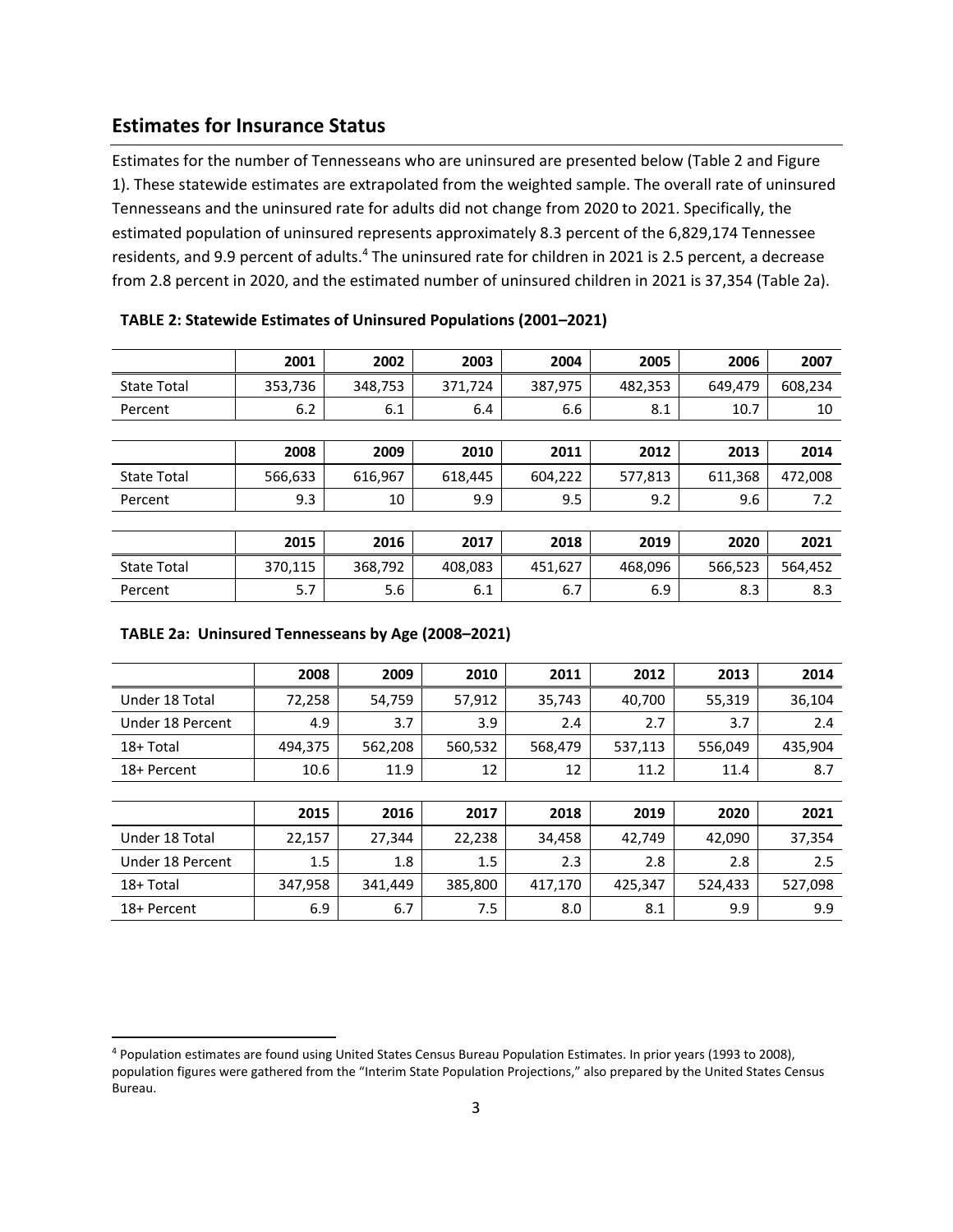

**FIGURE 1: Statewide Rate of Uninsured Populations (2006‐2021)**

## **Reasons for Failure to Obtain Medical Insurance**

Affordability remains the top‐cited reason for failing to obtain health insurance, with 80 percent of uninsured respondents citing "cannot afford" as a major reason and 6 percent citing affordability as a minor reason (Table 3). We report the distribution of responses who cited affordability as a reason by major income bracket in Table 4. The share of households in the \$20,000‐\$39,999 bracket had the largest change declining from 84 percent in 2020 to 79 percent in 2021. Approximately 78 percent of households in the higher‐income and lower income brackets cited affordability as a reason for failing to obtain health insurance in 2021.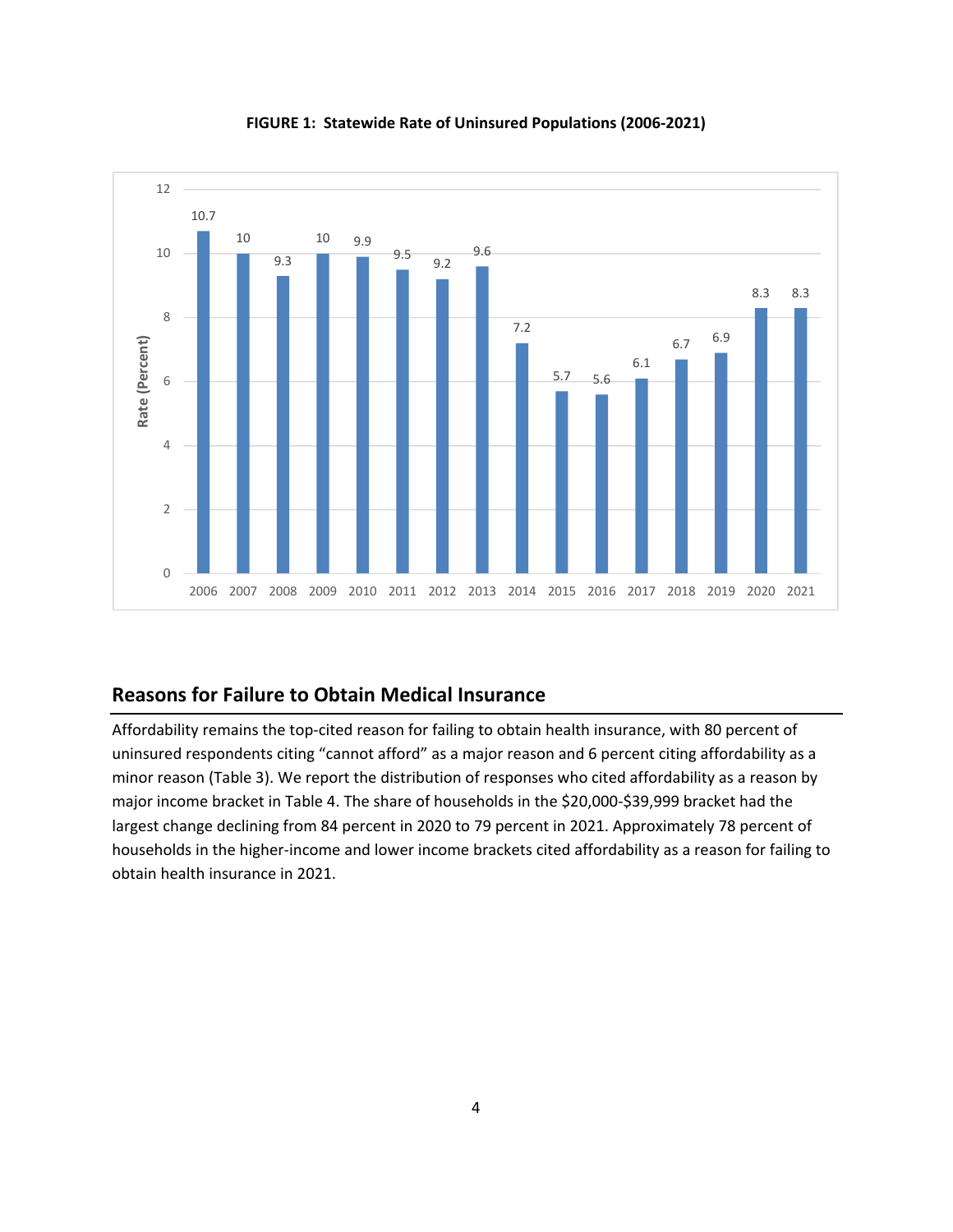| Reason |                 | <b>Cannot Afford</b>   |                 |                 | Did Not Get to It      |                 |                 | Do Not Need            |                 |  |  |
|--------|-----------------|------------------------|-----------------|-----------------|------------------------|-----------------|-----------------|------------------------|-----------------|--|--|
| Year   | Major<br>Reason | <b>Minor</b><br>Reason | Not a<br>Reason | Major<br>Reason | <b>Minor</b><br>Reason | Not a<br>Reason | Major<br>Reason | <b>Minor</b><br>Reason | Not a<br>Reason |  |  |
| 2001   | 78              | 9                      | 13              | 11              | 20                     | 69              | 12              | 16                     | 72              |  |  |
| 2002   | 74              | 10                     | 17              | 11              | 16                     | 74              | 8               | 14                     | 78              |  |  |
| 2003   | 82              | 8                      | 10              | 10              | 20                     | 70              | 8               | 15                     | 77              |  |  |
| 2004   | 82              | 7                      | 11              | 8               | 19                     | 73              | 8               | 16                     | 76              |  |  |
| 2005   | 82              | 7                      | 10              | 9               | 16                     | 75              | 8               | 15                     | 77              |  |  |
| 2006   | 87              | 4                      | 9               | 12              | 14                     | 74              | 12              | 14                     | 74              |  |  |
| 2007   | 89              | 6                      | $\overline{4}$  | 9               | 11                     | 79              | 5               | 13                     | 82              |  |  |
| 2008   | 93              | 4                      | 4               | 7               | 11                     | 82              | 5               | 8                      | 87              |  |  |
| 2009   | 92              | 3                      | $\overline{4}$  | 3               | 15                     | 81              | 5               | 10                     | 85              |  |  |
| 2010   | 91              | 5                      | $\overline{4}$  | 5               | 13                     | 82              | 6               | 15                     | 80              |  |  |
| 2011   | 88              | 5                      | $\overline{7}$  | 11              | 12                     | 77              | 8               | 12                     | 79              |  |  |
| 2012   | 88              | 5                      | $\overline{7}$  | 9               | 13                     | 78              | 7               | 13                     | 80              |  |  |
| 2013   | 83              | 6                      | 11              | 9               | 17                     | 74              | 5               | 16                     | 79              |  |  |
| 2014   | 86              | 6                      | 8               | 11              | 15                     | 75              | 12              | 14                     | 74              |  |  |
| 2015   | 83              | 7                      | 10              | 9               | 13                     | 77              | 9               | 10                     | 80              |  |  |
| 2016   | 80              | 5                      | 16              | 16              | 10                     | 73              | 17              | 13                     | 70              |  |  |
| 2017   | 78              | 9                      | 13              | 11              | 15                     | 74              | 13              | 13                     | 74              |  |  |
| 2018   | 82              | 8                      | 10              | 8               | 14                     | 78              | 10              | 12                     | 78              |  |  |
| 2019   | 81              | 8                      | 11              | 11              | 15                     | 74              | 13              | 12                     | 75              |  |  |
| 2020   | 81              | 10                     | 9               | 9               | 22                     | 69              | 10              | 23                     | 67              |  |  |
| 2021   | 80              | 6                      | 14              | 12              | 22                     | 66              | 11              | 18                     | 71              |  |  |

**TABLE 3: Reasons for Not Having Insurance (2001–2021) (Percent)**

**TABLE 4: "Cannot Afford" Major Reasons for No Insurance: By Income (2016–2021) (Percent) <sup>5</sup>**

| <b>Household Income</b> | 2016 | 2017 | 2018 | 2019 | 2020 | 2021 |
|-------------------------|------|------|------|------|------|------|
| Less than $$20,000$     | 86   | 80   | 81   | 80   | 76   | 78   |
| \$20,000 - \$39,999     | 69   | 75   | 80   | 81   | 84   | 79   |
| $$40,000$ and above     | 79   | 42   | 77   | 68   | 79   | 78   |

<sup>&</sup>lt;sup>5</sup> Results in Table 4 omit respondents who did not report household income.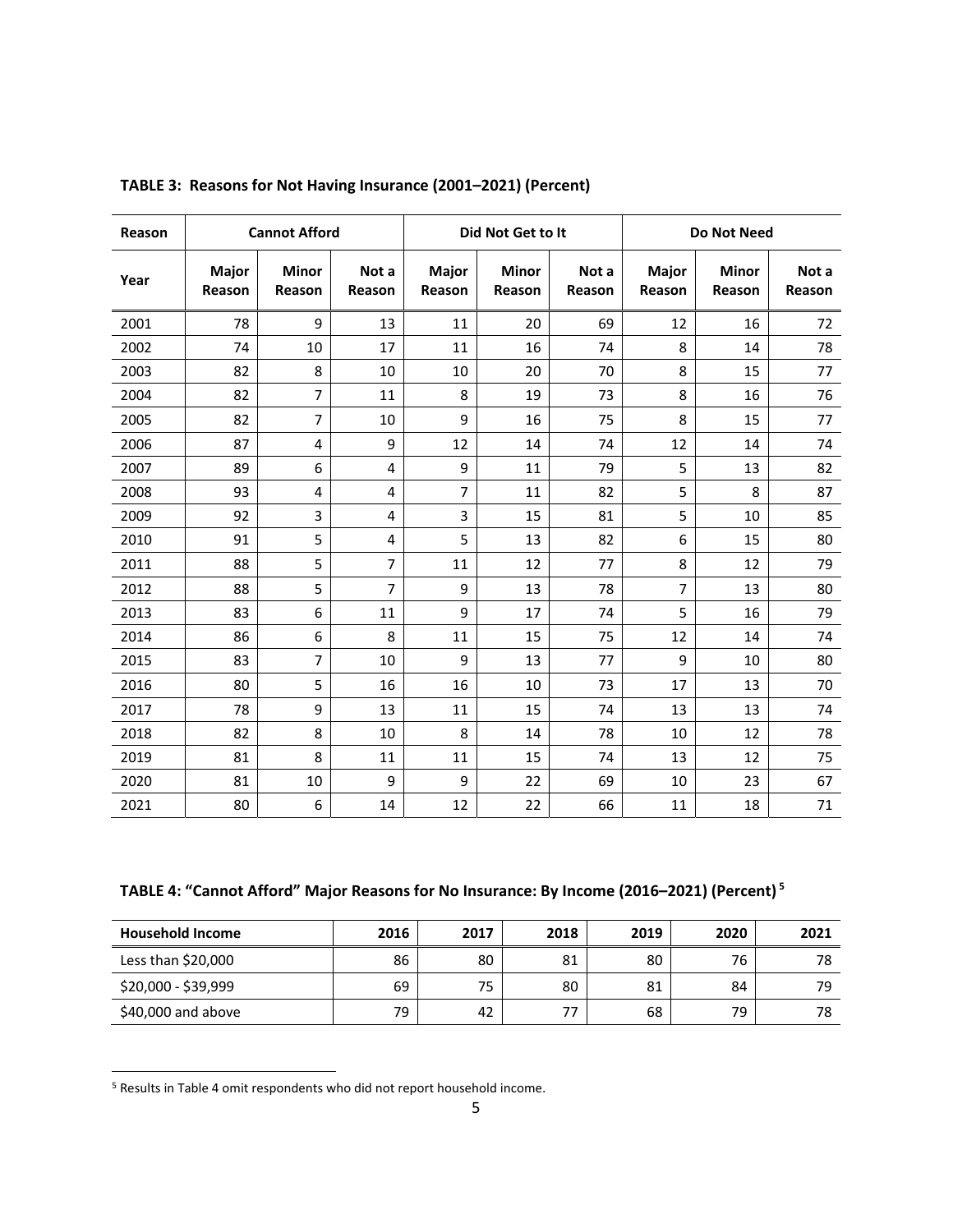# **Evaluations of Medical Care and Insurance Coverage**

Tennessee residents' perceptions about the quality of care received remain consistent with their perceptions for more than a decade. Overall, in 2021, 79 percent of all heads of households and 73 percent of TennCare heads of households rated the quality of care as "good" or "excellent" (Table 5), nearly unchanged from 2020 responses.

| All Heads of<br><b>Households</b>                  | 2011 | 2012 | 2013 | 2014 | 2015 | 2016 | 2017 | 2018 | 2019 | 2020 | 2021 |
|----------------------------------------------------|------|------|------|------|------|------|------|------|------|------|------|
| Excellent                                          | 31   | 30   | 32   | 31   | 32   | 33   | 33   | 32   | 33   | 33   | 34   |
| Good                                               | 46   | 46   | 46   | 47   | 46   | 45   | 45   | 45   | 47   | 46   | 45   |
| Fair                                               | 15   | 17   | 16   | 16   | 17   | 17   | 17   | 17   | 15   | 16   | 15   |
| Poor                                               | 7    | 7    | 6    | 6    | 5    | 5    | 5    | 6    | 5    | 5    | 6    |
| <b>Heads of</b><br><b>Households</b><br>w/TennCare | 2011 | 2012 | 2013 | 2014 | 2015 | 2016 | 2017 | 2018 | 2019 | 2020 | 2021 |
| Excellent                                          | 30   | 24   | 24   | 25   | 28   | 31   | 27   | 26   | 30   | 30   | 30   |
| Good                                               | 41   | 45   | 44   | 45   | 42   | 43   | 46   | 45   | 46   | 44   | 43   |
| Fair                                               | 19   | 22   | 24   | 22   | 24   | 23   | 22   | 24   | 19   | 20   | 20   |
| Poor                                               | 10   | 9    | 8    | 8    | 6    | 3    | 5    | 5    | 5    | 6    | 7    |

|  |  |  |  | TABLE 5: Quality of Medical Care Received by Heads of Households (2011-2021) (Percent) |
|--|--|--|--|----------------------------------------------------------------------------------------|
|--|--|--|--|----------------------------------------------------------------------------------------|

In 2021 all heads of households and heads of households with TennCare children reported similar levels of satisfaction with the quality of healthcare received by covered children. In 2021, 88 percent and 85 percent, respectively, reported quality of care received as "excellent" or "good." These responses are consistent with long‐term trends, indicating respondents remain satisfied with the quality of care received by their children. See Table 6.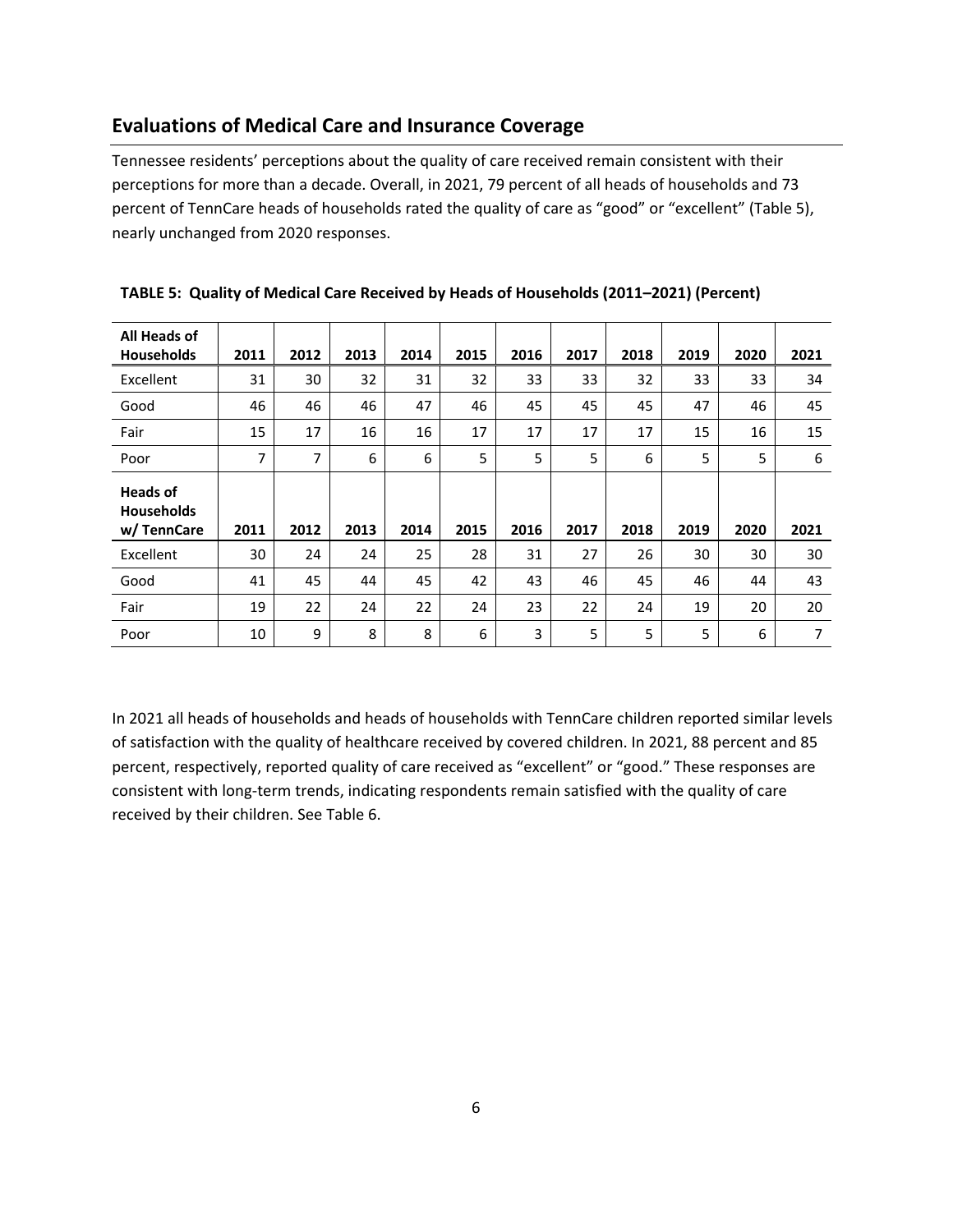| All Heads of<br><b>Households</b>                               | 2011           | 2012 | 2013 | 2014           | 2015 | 2016           | 2017           | 2018           | 2019 | 2020 | 2021           |
|-----------------------------------------------------------------|----------------|------|------|----------------|------|----------------|----------------|----------------|------|------|----------------|
| Excellent                                                       | 44             | 42   | 43   | 41             | 45   | 46             | 43             | 44             | 45   | 45   | 44             |
| Good                                                            | 45             | 45   | 43   | 48             | 44   | 42             | 45             | 45             | 44   | 44   | 44             |
| Fair                                                            | 9              | 10   | 10   | 9              | 8    | 10             | 10             | 9              | 8    | 9    | 10             |
| Poor                                                            | $\overline{2}$ | 3    | 4    | $\overline{2}$ | 3    | $\overline{2}$ | $\overline{2}$ | $\overline{2}$ | 3    | 3    | $\overline{2}$ |
| <b>Heads of</b><br><b>Households</b><br>w/TennCare <sup>6</sup> | 2011           | 2012 | 2013 | 2014           | 2015 | 2016           | 2017           | 2018           | 2019 | 2020 | 2021           |
| Excellent                                                       | 48             | 38   | 35   | 38             | 41   | 43             | 39             | 43             | 45   | 41   | 44             |
| Good                                                            | 39             | 42   | 45   | 49             | 46   | 44             | 48             | 45             | 42   | 43   | 41             |
| Fair                                                            | 11             | 14   | 14   | 10             | 9    | 12             | 10             | 10             | 10   | 13   | 12             |
| Poor                                                            | $\overline{2}$ | 6    | 6    | 3              | 4    | $\mathbf 1$    | 3              | 2              | 3    | 3    | 3              |

**TABLE 6: Quality of Medical Care Received by Children of Heads of Households (2011–2021) (Percent)**

#### **Satisfaction with Quality of Care Received from TennCare**

TennCare recipients continue to show high levels of satisfaction with the TennCare program as a whole (Table 7), and satisfaction with the quality of care their children receive. Specifically, 92 percent of respondents indicated they are "very satisfied" or "somewhat satisfied" with the TennCare program. Satisfaction rates have exceeded 90 percent for over a dozen consecutive years.<sup>7</sup> In addition, 96 percent are "very satisfied" or "somewhat satisfied" with the quality of care for their children.<sup>8</sup>

| TABLE 7: Percent Indicating Satisfaction with TennCare (2007-2021) (Percent) |  |  |  |
|------------------------------------------------------------------------------|--|--|--|
|------------------------------------------------------------------------------|--|--|--|

| 2007 | 2008 | 2009 | 2010 | 2011 | 2012 | 2013 | 2014 | 2015 | 2016 | $\overline{2017}$ | 2018 | 2019 | 2020 | 2021 |
|------|------|------|------|------|------|------|------|------|------|-------------------|------|------|------|------|
| 90   | 89   | 92   | 94   | 95   | 93   | 95   | 93   | 95   | 92   | 95                | 95   | 94   | 94   | -92  |

#### **Behavior Relevant to Medical Care**

Each respondent was asked a series of questions regarding his or her behavior when initially seeking medical care (Table 8). Reported behavior for 2021 is very consistent with recent surveys. Ninety‐four percent of all heads of households sought care first at a doctor's office or clinic while 93 percent of TennCare heads of household did the same. In 2021, 6 percent of TennCare households and 4 percent of

 $6$  This subgroup includes all households in which at least one child is enrolled in TennCare, even if the head of the household is not enrolled.

<sup>&</sup>lt;sup>7</sup> A three-point scale was used, and respondents could indicate "very satisfied," "somewhat satisfied," or "not satisfied." We ask a related question about satisfaction with TennCare coverage, and 91 percent report that they are "satisfied."

<sup>&</sup>lt;sup>8</sup> 2021 is the first year we separately report satisfaction with the quality of care for children.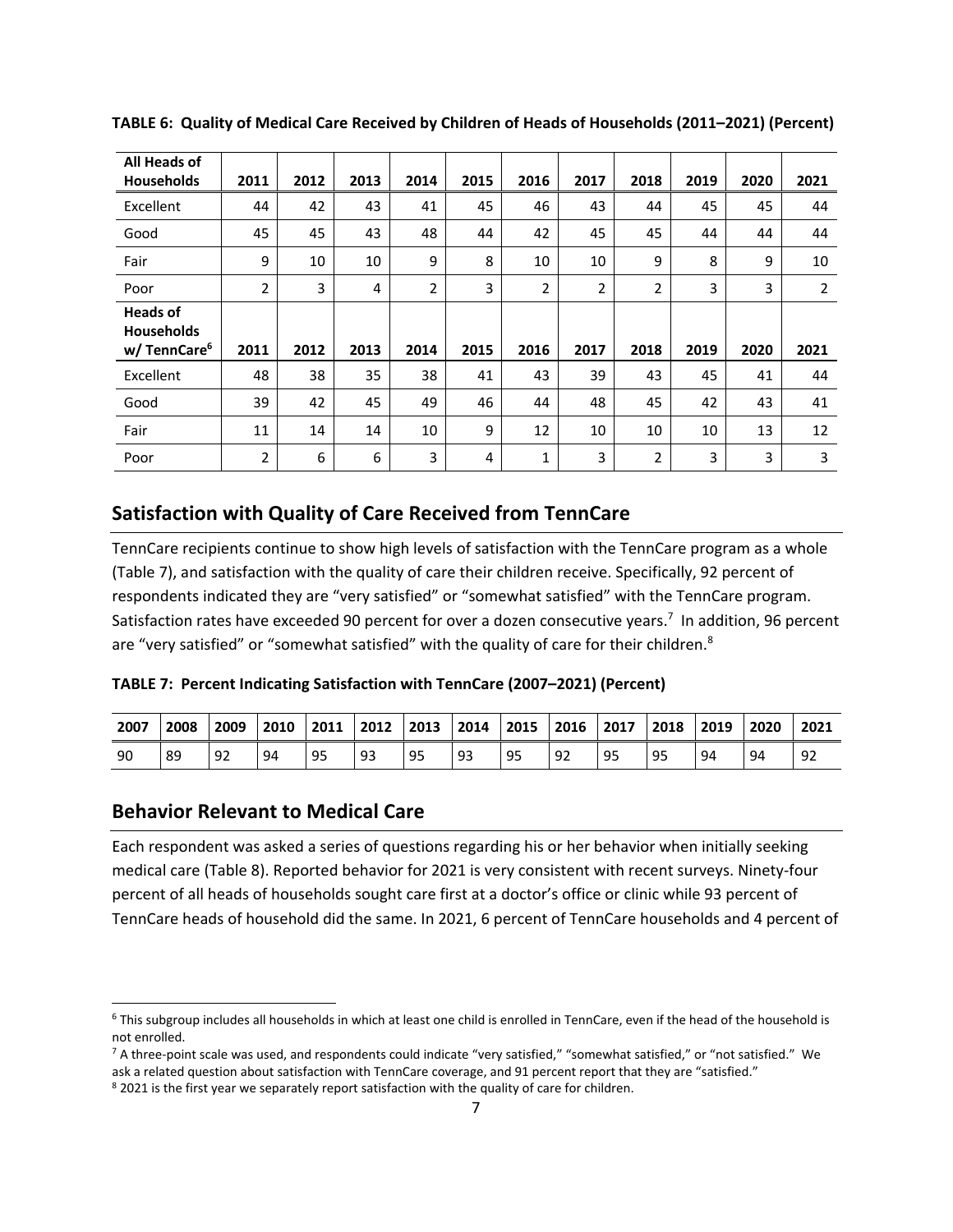TennCare households with children initially sought care at a hospital (Tables 8 and 9). The 2021 results are qualitatively similar to the amounts reported in 2020.

| <b>All Heads of Households</b>            | 2011 | 2012 | 2013 | 2014 | 2015 | 2016 | 2017 | 2018 | 2019 | 2020 | 2021 |
|-------------------------------------------|------|------|------|------|------|------|------|------|------|------|------|
| Doctor's Office                           | 83   | 82   | 81   | 81   | 81   | 80   | 80   | 79   | 78   | 78   | 77   |
|                                           |      |      |      |      |      |      |      |      |      |      |      |
| Clinic                                    | 12   | 13   | 13   | 14   | 15   | 16   | 15   | 16   | 17   | 16   | 17   |
| Hospital                                  | 4    | 4    | 4    | 3    | 3    | 3    | 3    | 3    | 3    | 4    | 4    |
| Other                                     | C.   |      | 2    | 2    | 1    |      | 2    | 2    | 2    | 2    | 2    |
| Heads of Households w/<br><b>TennCare</b> | 2011 | 2012 | 2013 | 2014 | 2015 | 2016 | 2017 | 2018 | 2019 | 2020 | 2021 |
| Doctor's Office                           | 80   | 75   | 80   | 72   | 76   | 78   | 79   | 76   | 76   | 79   | 76   |
| Clinic                                    |      |      |      |      |      |      |      |      |      |      |      |
|                                           | 11   | 14   | 14   | 18   | 18   | 18   | 12   | 16   | 17   | 14   | 17   |
| Hospital                                  | 8    | 10   | 6    | 8    | 6    | 3    | 7    | 7    | 6    | 6    | 6    |

**TABLE 8: Head of Household: Medical Facilities Used When Medical Care Initially Sought (2011‐2021) (Percent)**

| TABLE 9: Children: Medical Facilities Used When Medical Care Initially Sought (2011-2021) (Percent) |  |  |  |
|-----------------------------------------------------------------------------------------------------|--|--|--|
|-----------------------------------------------------------------------------------------------------|--|--|--|

| All Heads of<br><b>Households</b>                     | 2011  | 2012     | 2013  | 2014  | 2015  | 2016          | 2017  | 2018           | 2019  | 2020 | 2021   |
|-------------------------------------------------------|-------|----------|-------|-------|-------|---------------|-------|----------------|-------|------|--------|
| Doctor's Office                                       | 88    | 88       | 86    | 87    | 86    | 85            | 84    | 85             | 81    | 83   | 81     |
| Clinic                                                | 9     | 10       | 12    | 12    | 12    | 13            | 13    | 13             | 15    | 14   | 15     |
| Hospital                                              | 2     | 2        | ◢     | 1     | 1     | 1             | 2     |                | 3     | 2    | 3      |
| Other                                                 | $<$ 1 | $<$ 1    | 4     | $<$ 1 | $<$ 1 | $<$ 1         | $<$ 1 | $<$ 1          |       | 1    |        |
| <b>Heads of Households</b><br>w/TennCare <sup>9</sup> | 2011  | 2012     | 2013  | 2014  | 2015  | 2016          | 2017  | 2018           | 2019  | 2020 | 2021   |
| Doctor's Office                                       | 84    | 86       | 84    | 84    | 83    | 86            | 85    | 85             | 78    | 83   | 82     |
| Clinic                                                | 7     | 11       | 12    | 14    | 14    | 12            | 11    | 12             | 15    | 13   | 14     |
| Hospital                                              | 9     | 3        | 3     | 1     | 3     | $\mathfrak z$ | 4     | $\overline{2}$ | 6     | 3    | 4      |
| Other                                                 | 0     | $\Omega$ | $<$ 1 | 1     | 0     | <1            | 0     | $<$ 1          | $<$ 1 | 1    | ${<}1$ |

TennCare recipients continue to report seeing physicians on a more frequent basis than the average Tennessee household (Table 10). The proportion of all heads of households that reported seeing a doctor at least weekly or monthly rose from 14 percent to 15 percent in 2021. This figure rose more sharply from 26 percent to 31 percent for TennCare heads of households. Similar trends are observed among children, with 9 percent of all households taking their children to visit a doctor at least monthly (unchanged from 2020) versus 19 percent of TennCare households with children (up from 13 percent in

<sup>&</sup>lt;sup>9</sup> This subgroup includes all households in which at least one child is enrolled in TennCare, even if the head of the household is not enrolled.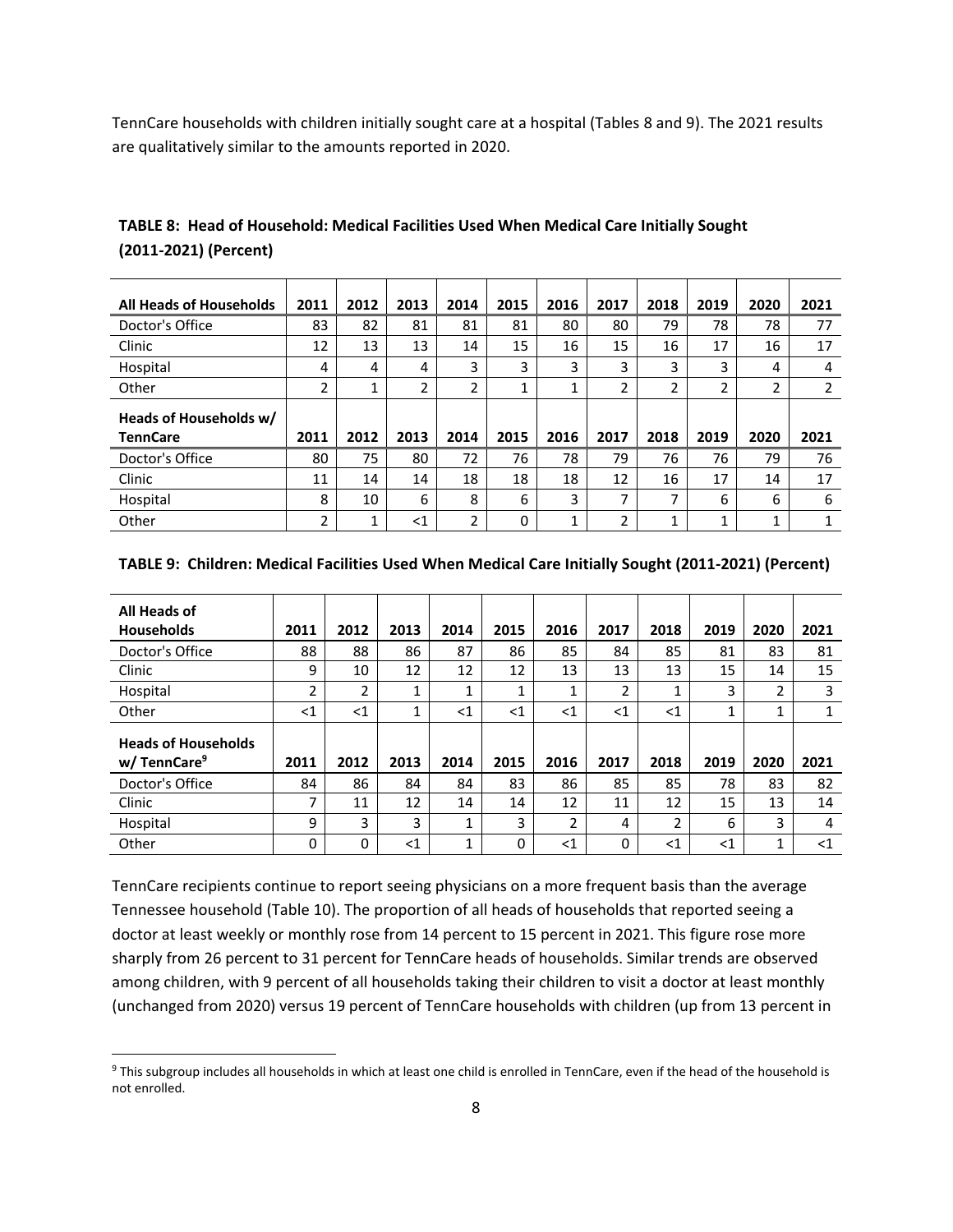2020). See Table 11. During 2020, many doctors' offices restricted non-emergency in-person office visits because of COVID‐19. The 2021 results are similar to results pre‐COVID 19 and indicate that doctor's offices and patient behavior returned to some level of normalcy during the survey period (i.e., May‐July) when Covid-19 levels were relatively low.

| <b>All Heads of Households</b>            | 2011 | 2012 | 2013 | 2014 | 2015 | 2016 | 2017 | 2018 | 2019           | 2020 | 2021 |
|-------------------------------------------|------|------|------|------|------|------|------|------|----------------|------|------|
| Weekly                                    | 2    | 1    | 2    | 2    | 2    | 2    | 2    | 2    | $\overline{2}$ | 2    | 3    |
| Monthly                                   | 11   | 11   | 11   | 11   | 11   | 12   | 12   | 11   | 13             | 12   | 12   |
| <b>Every Few Months</b>                   | 44   | 46   | 46   | 47   | 46   | 44   | 46   | 47   | 47             | 45   | 45   |
| Yearly                                    | 25   | 25   | 24   | 25   | 25   | 26   | 26   | 25   | 23             | 25   | 24   |
| Rarely                                    | 17   | 17   | 17   | 15   | 16   | 16   | 14   | 15   | 15             | 16   | 16   |
| Heads of Households w/<br><b>TennCare</b> | 2011 | 2012 | 2013 | 2014 | 2015 | 2016 | 2017 | 2018 | 2019           | 2020 | 2021 |
| Weekly                                    | 6    | 4    | 5    | 6    | 3    | 5    | 5    | 5    | 5              | 4    | 6    |
| Monthly                                   | 26   | 31   | 34   | 31   | 26   | 31   | 28   | 26   | 28             | 22   | 25   |
| <b>Every Few Months</b>                   | 46   | 43   | 43   | 45   | 49   | 42   | 42   | 45   | 43             | 48   | 42   |
| Yearly                                    | 10   | 8    | 8    | 11   | 9    | 10   | 14   | 12   | 12             | 15   | 14   |
| Rarely                                    | 11   | 14   | 10   | 8    | 13   | 12   | 11   | 12   | 12             | 11   | 13   |

**TABLE 10: Frequency of Visits to Doctor for Head of Household (2011–2021) (Percent)**

|  | TABLE 11: Frequency of Visits to Doctor for Children (2011-2021) (Percent) |  |  |
|--|----------------------------------------------------------------------------|--|--|
|--|----------------------------------------------------------------------------|--|--|

| <b>All Heads of Households</b>                   | 2011 | 2012     | 2013 | 2014           | 2015 | 2016 | 2017 | 2018 | 2019           | 2020           | 2021 |
|--------------------------------------------------|------|----------|------|----------------|------|------|------|------|----------------|----------------|------|
| Weekly                                           | 1    | 1        | 1    | 1              | 1    | 1    | 1    | 1    |                | 1              | 1    |
| Monthly                                          | 10   | 8        | 9    | 9              | 7    | 8    | 7    | 7    | 10             | 8              | 8    |
| <b>Every Few Months</b>                          | 50   | 50       | 52   | 47             | 47   | 44   | 48   | 51   | 50             | 48             | 44   |
| Yearly                                           | 31   | 35       | 30   | 35             | 36   | 38   | 36   | 35   | 32             | 36             | 40   |
| Rarely                                           | 8    | 6        | 8    | 8              | 8    | 9    | 8    | 6    | 7              | 7              | 7    |
| Heads of Households w/<br>TennCare <sup>10</sup> | 2011 | 2012     | 2013 | 2014           | 2015 | 2016 | 2017 | 2018 | 2019           | 2020           | 2021 |
| Weekly                                           | 1    | $\Omega$ | 1    | 2              | 1    | 3    | 3    | 2    | $\overline{2}$ | $\overline{2}$ | 4    |
| Monthly                                          | 15   | 15       | 19   | 17             | 13   | 12   | 14   | 12   | 18             | 11             | 15   |
| <b>Every Few Months</b>                          | 55   | 58       | 53   | 53             | 51   | 53   | 48   | 57   | 52             | 51             | 46   |
| Yearly                                           | 25   | 22       | 25   | 25             | 28   | 29   | 31   | 24   | 24             | 30             | 29   |
| Rarely                                           | 10   | 4        | 5    | $\overline{2}$ | 2    | 5    | 3    | 5    | 4              | 6              | 6    |

<sup>&</sup>lt;sup>10</sup> This subgroup includes all households in which at least one child is enrolled in TennCare, even if the head of the household is not enrolled.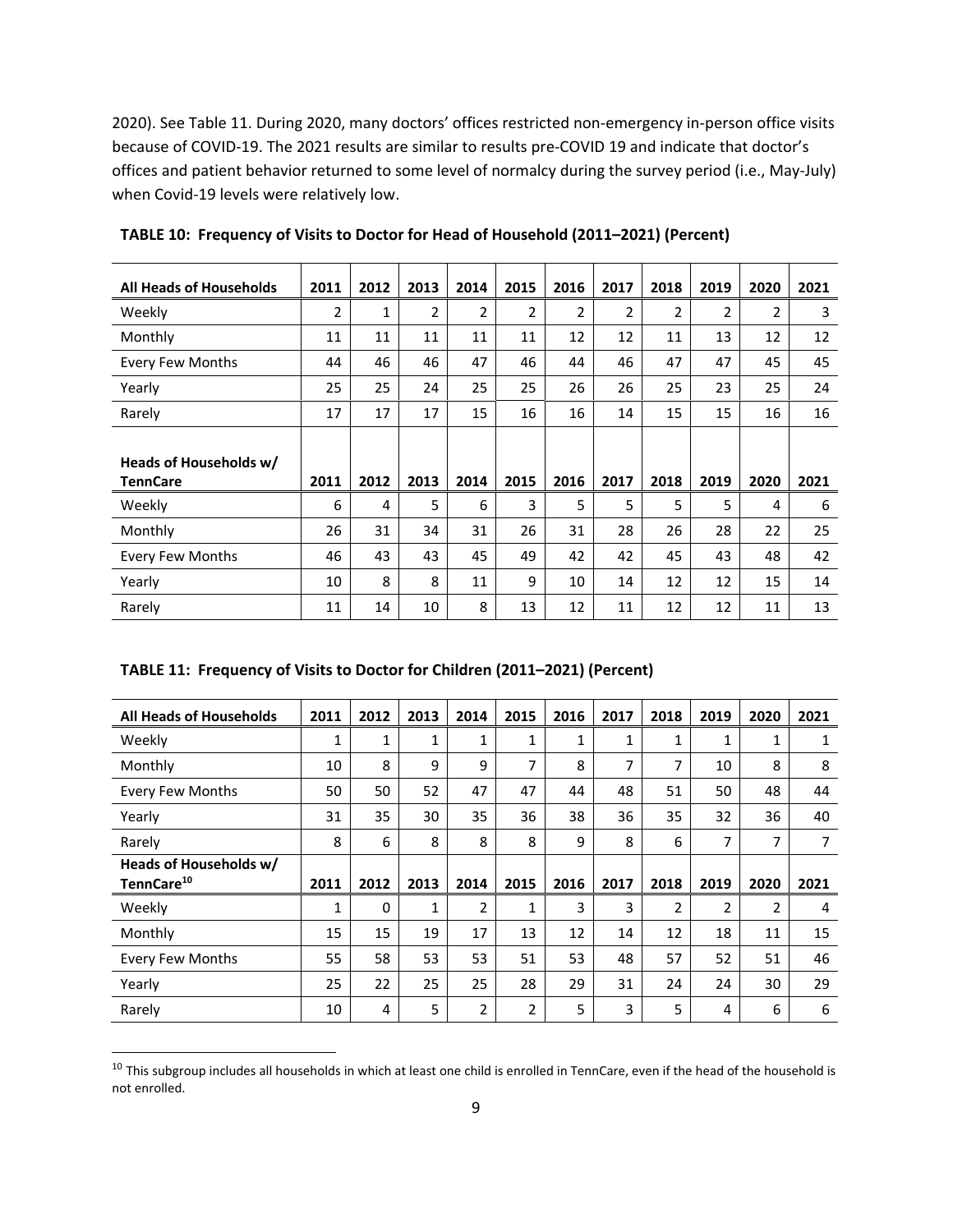# **Appointments**

The reported time required to obtain an appointment increased overall compared to 2020. The share of respondents who obtained an appointment within one day increased from 34 percent to 35 percent. However, 66 percent of TennCare recipients were able to make a doctor's appointment within a week, down from 71 percent in 2020. Eighteen percent reported waiting more than three weeks, an increase from 14 percent in 2020 (Table 12). TennCare patients reported waiting on average 37 minutes after arriving for their appointments, the shortest time in history of the data. The average travel time to a physician's office was 23 minutes (Table 13).

#### **TABLE 12: Time between Attempt to Make Appointment and First Availability of Appointment: TennCare Heads of Household (2011–2021) (Percent)**

| When you last made an<br>appointment to see a<br>primary care physician<br>for an illness, in the past<br>12 months, how soon<br>was the first<br>appointment available? | 2011 | 2012           | 2013 | 2014 | 2015 | 2016 | 2017 | 2018 | 2019 | 2020 | 2021 |
|--------------------------------------------------------------------------------------------------------------------------------------------------------------------------|------|----------------|------|------|------|------|------|------|------|------|------|
| Same day                                                                                                                                                                 | 21   | 20             | 18   | 18   | 24   | 19   | 21   | 23   | 21   | 14   | 15   |
| Next day                                                                                                                                                                 | 19   | 21             | 25   | 21   | 18   | 22   | 21   | 24   | 21   | 20   | 20   |
| 1 week                                                                                                                                                                   | 30   | 25             | 23   | 29   | 26   | 28   | 29   | 28   | 30   | 37   | 31   |
| 2 weeks                                                                                                                                                                  | 10   | 14             | 10   | 8    | 8    | 9    | 9    | 10   | 13   | 11   | 11   |
| 3 weeks                                                                                                                                                                  | 4    | $\overline{2}$ | 4    | 6    | 3    | 4    | 5    | 4    | 4    | 4    | 5    |
| Over 3 weeks                                                                                                                                                             | 16   | 18             | 20   | 19   | 21   | 18   | 15   | 11   | 11   | 14   | 18   |

#### **TABLE 13: Wait at Appointments: TennCare Heads of Household (2011–2021) (Minutes)**

|                                                               | 2011 | 2012 | 2013 | 2014 | 2015 | 2016 | 2017 | 2018 | 2019 | 2020 | 2021 |
|---------------------------------------------------------------|------|------|------|------|------|------|------|------|------|------|------|
| Number of minutes wait<br>past scheduled<br>appointment time? | 58   | 58   | 51   | 53   | 63   | 52   | 42   | 50   | 45   | 42   | 37   |
| Number of minutes to<br>travel to physician's office?         | 23   | 22   | 22   | 22   | 27   | 24   | 22   | 23   | 26   | 23   | 23   |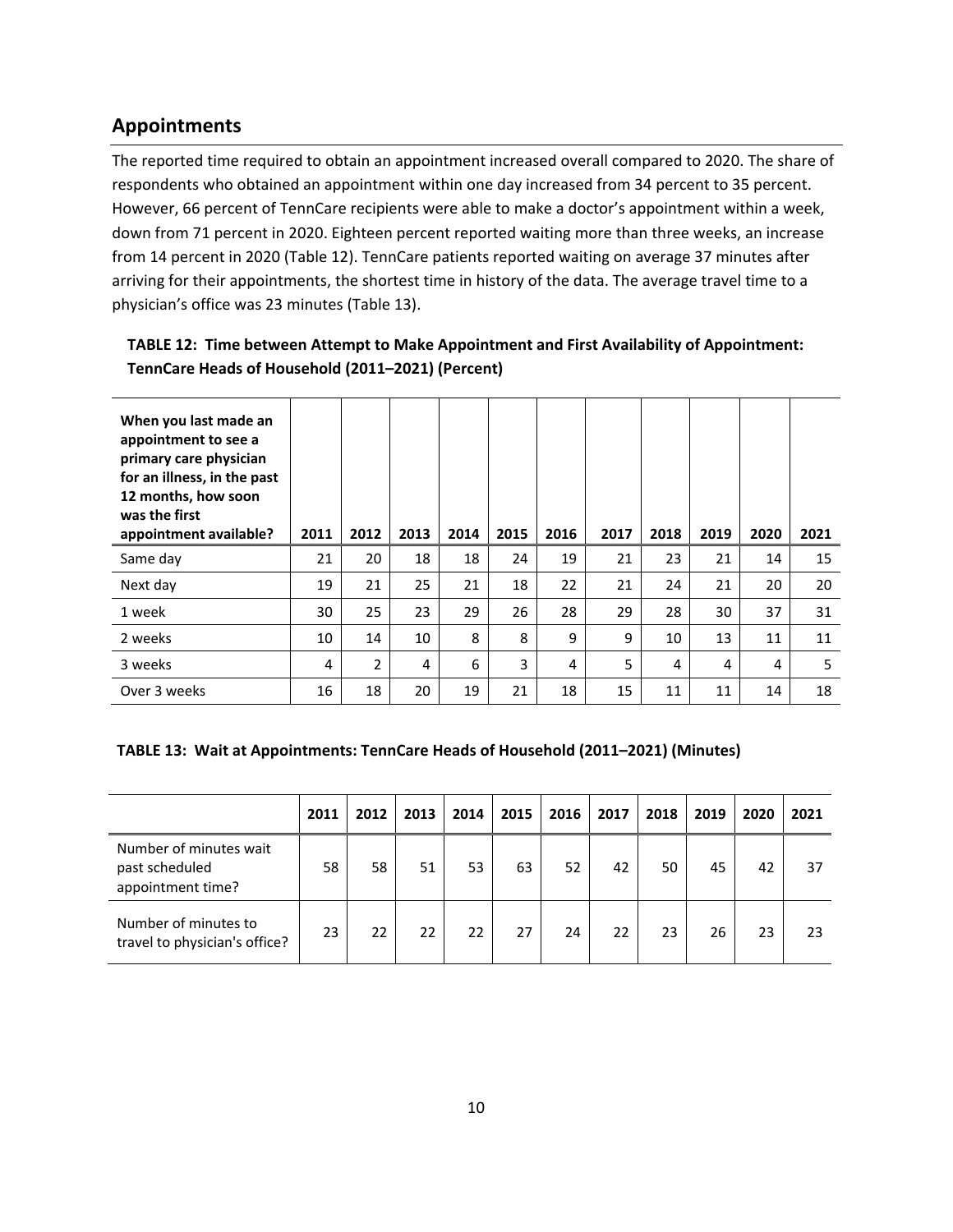# **TennCare Plans**

In 2021, 90 percent of TennCare survey household members report being signed up with one of three plans: 34 percent in Volunteer State Health Plan (VSHP), 34 percent in UnitedHealthcare, and 22 percent in Amerigroup. About 7 percent report being enrolled in TennCare Select. Although there are no other active TennCare plans, 3 percent indicate they are represented by some plan other than these four listed. Enrollments this year are generally consistent with prior surveys.

#### **TABLE 14: Reported TennCare Plan (2016–2021) (Percent)**

| What company manages<br>your TennCare plan?               | 2016 | 2017 | 2018 | 2019 | 2020 | 2021 |
|-----------------------------------------------------------|------|------|------|------|------|------|
| Amerigroup                                                | 19   | 21   | 22   | 21   | 24   | 22   |
| <b>TennCare Select</b>                                    | 3    | 9    | 6    | 8    | 7    |      |
| UnitedHealthcare Community Plan<br>(formerly AmeriChoice) | 30   | 31   | 33   | 33   | 32   | 34   |
| VSHP - BlueCare                                           | 44   | 36   | 36   | 36   | 34   | 34   |
| Other                                                     | 4    | 3    | 3    | 2    | 3    | 3    |

#### **FIGURE 2: Reported TennCare Plan (2021)**

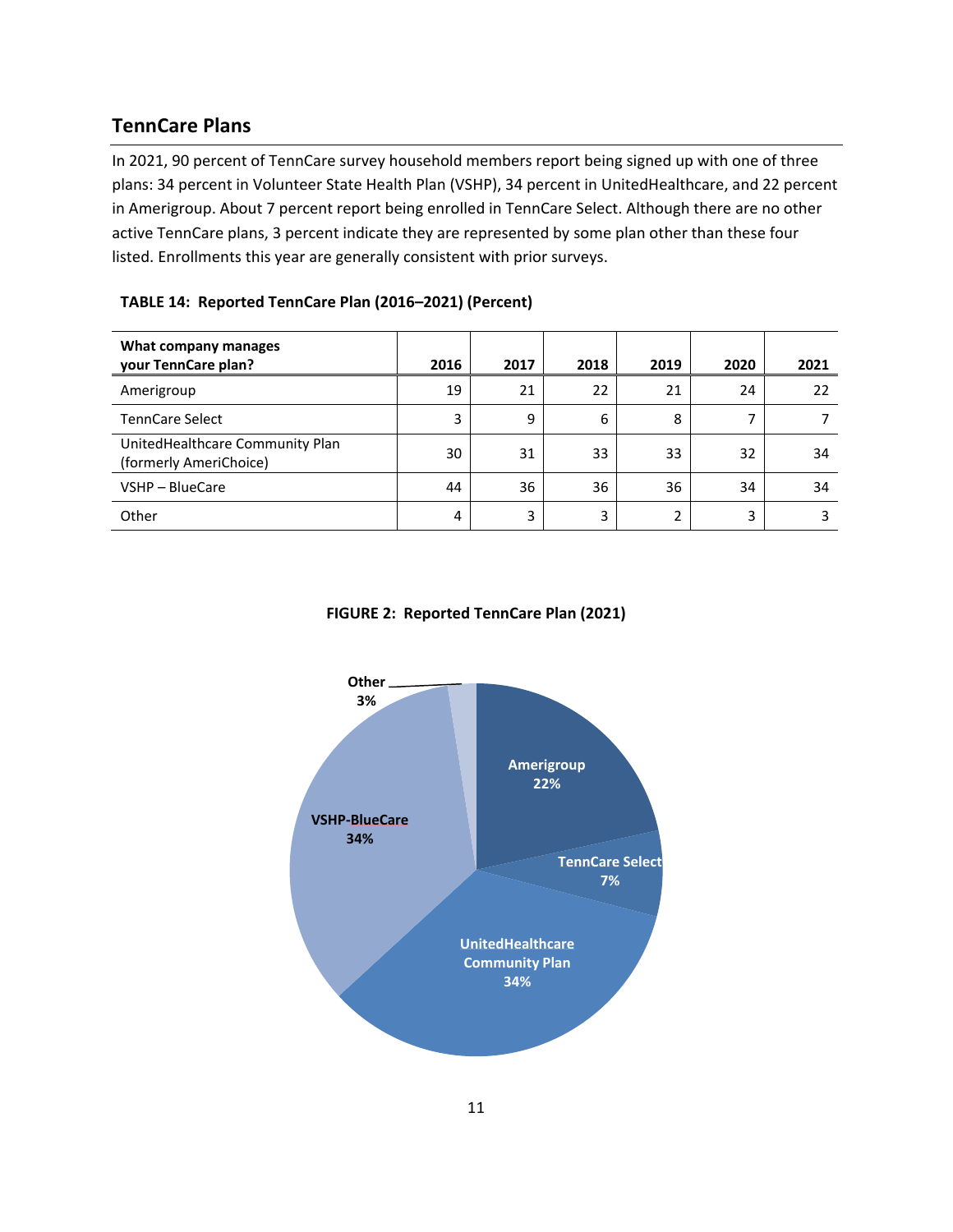Seven percent of respondents indicated that they had changed plans within the preceding 12 months. Of that total, 54 percent requested the change. The most commonly cited reason for changing plans was "limited choice of doctors and hospitals."

Seventy-four percent of TennCare heads of households report receiving a list of rights and responsibilities this year. Sixty-two percent of households report receiving an enrollment card, up from 59 percent in 2020. Sixty‐six percent report receiving information about filing an appeal, which is an increase from the 64 percent who reported receiving this information in the prior year. (Table 15)

Mail is still the most popular mode of communication for TennCare households, though some changes are occurring. Approximately 62 percent report that mail is still the preferred method for receiving information, which is down from 73 percent three years ago. Approximately 17 percent report that they prefer to receive communication electronically by email or through online resources. (Table 16)

| <b>Please indicate whether</b><br>or not you or anyone in<br>your household has<br>received each of the<br>following regarding<br><b>TennCare</b> | 2011 | 2012 | 2013 | 2014 | 2015 | 2016 | 2017 | 2018 | 2019 | 2020 | 2021 |
|---------------------------------------------------------------------------------------------------------------------------------------------------|------|------|------|------|------|------|------|------|------|------|------|
| An enrollment card                                                                                                                                | 61   | 62   | 69   | 63   | 69   | 67   | 71   | 67   | 69   | 59   | 62   |
| Information on filing<br>grievances                                                                                                               | 29   |      |      |      |      |      |      |      |      |      |      |
| Information on filing<br>appeals <sup>11</sup>                                                                                                    |      | 73   | 76   | 70   | 82   | 76   | 76   | 74   | 70   | 64   | 66   |
| A list of rights and<br>responsibilities                                                                                                          | 68   | 80   | 82   | 78   | 85   | 81   | 82   | 79   | 75   | 72   | 74   |
| Name of MCO to whom<br>assigned                                                                                                                   | 76   | 79   | 76   | 76   | 84   | 81   | 81   | 75   | 76   | 71   | 72   |

**TABLE 15: Households Receiving TennCare Information from Plans (2011–2021) (Percent)**

 $11$ Before 2012, survey respondents were asked whether they had received "information on filing grievances." The term "appeals" is much more widely used in the TennCare program than the term "grievances." Therefore, the question was changed in 2012 to ask whether respondents had received "information on filing appeals."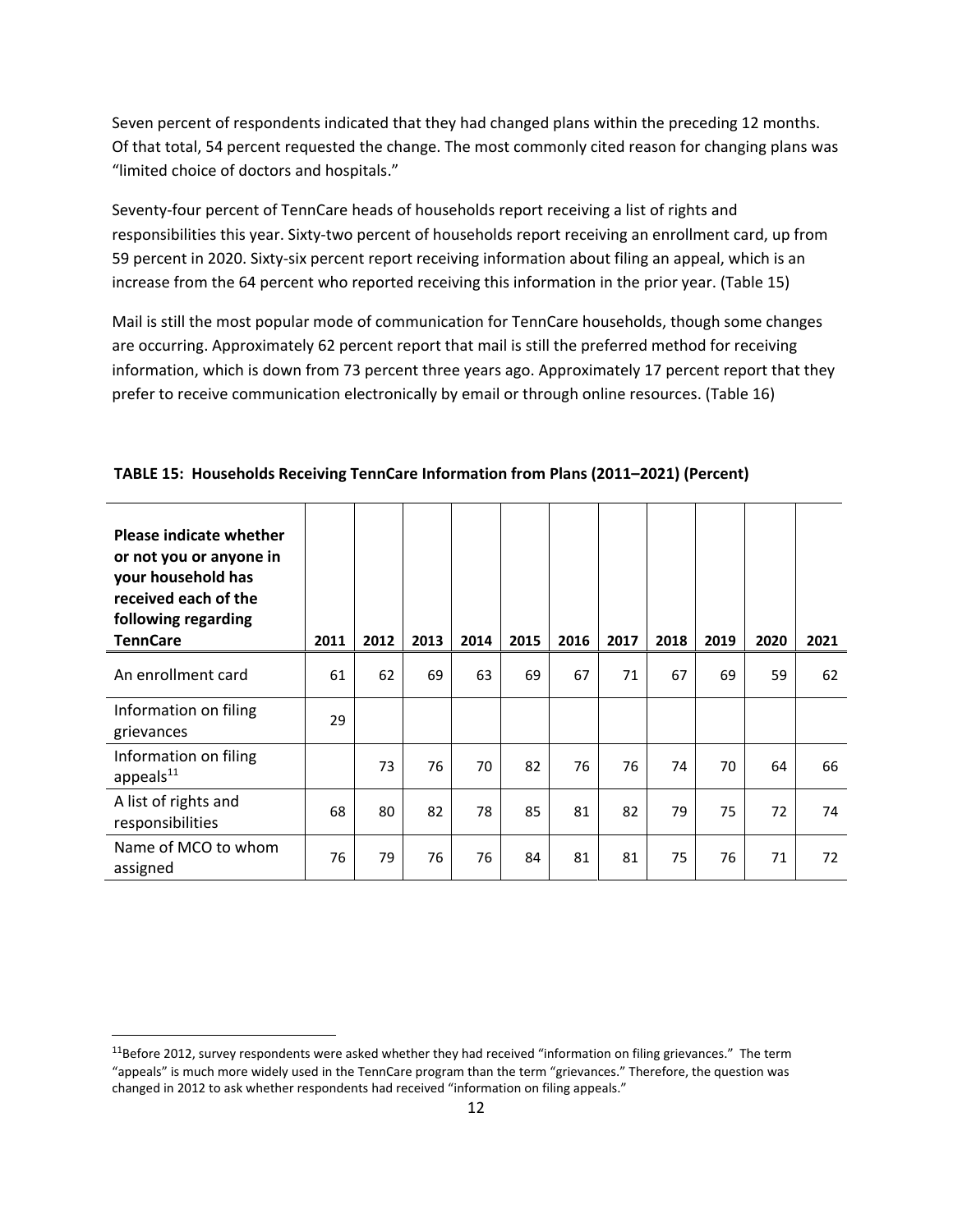|            | 2011  | 2012  | 2013  | 2014  | 2015  | 2016  | 2017  | 2018  | 2019         | 2020           | 2021  |
|------------|-------|-------|-------|-------|-------|-------|-------|-------|--------------|----------------|-------|
| Mail       | 78    | 80    | 74    | 75    | 78    | 78    | 72    | 73    | 64           | 64             | 62    |
| Doctor     | 5     | 6     | 9     | 5     | 4     | 5     | 6     | 3     | 6            | 5              | 7     |
| Phone      | 5     | 4     | 6     | 6     | 8     | 4     | 5     | 4     | 4            | 6              | 6     |
| Handbook   | 6     | 5     | 4     | 4     | 3     | 2     | 4     | 4     | 4            | $\overline{2}$ | 2     |
| Drug Store | $<$ 1 | $<$ 1 | $<$ 1 | $<$ 1 | $<$ 1 | $<$ 1 | $<$ 1 | $<$ 1 | $<$ 1        | $\mathbf{1}$   | 1     |
| Friends    | 2     | $<$ 1 | $<$ 1 | $<$ 1 | $<$ 1 | $<$ 1 | $<$ 1 | $<$ 1 | $\mathbf{1}$ | 2              | 3     |
| TV         | $<$ 1 | $<$ 1 | $<$ 1 | $<$ 1 | $<$ 1 | $<$ 1 | $<$ 1 | $<$ 1 | 1            | 1              | $<$ 1 |
| Paper      | 0     | $<$ 1 | $<$ 1 | $<$ 1 | 0     | $<$ 1 | $<$ 1 | $<$ 1 | $<$ 1        | $<$ 1          | $<$ 1 |
| Email      |       |       |       |       |       | 5     | 6     | 7     | 10           | 12             | 13    |
| Website    |       |       |       |       |       | 4     | 4     | 6     | 7            | 5              | 4     |
| Other      | 4     | 4     | 4     | 6     | 8     | $<$ 1 | $<$ 1 | 1     | 2            | $\overline{2}$ | 1     |

**TABLE 16: Best Way to Get Information about TennCare (2011–2021) (Percent)**

In the past 12 months, 13 percent of TennCare families used a non-emergency care provider that did not participate in their plan, with 56 percent of those reporting using non‐participating providers only one to two times (Figure 3). Of the 13 percent of TennCare households using non‐participating providers, the most common type of care sought was from a general medical care/family doctor followed by dental care and by eye care (Table 17 and Figure 4). Approximately 5 percent of all TennCare households sought care from a non-TennCare provider because the service was not covered under TennCare. Further, 2 percent of TennCare households sought care from a non-TennCare provider because there was not a TennCare provider in the area, and 2 percent because they were dissatisfied with the quality of service from the TennCare provider. Over half of the respondents (59 percent) reported that TennCare helped them find a provider that participated in the TennCare plan.



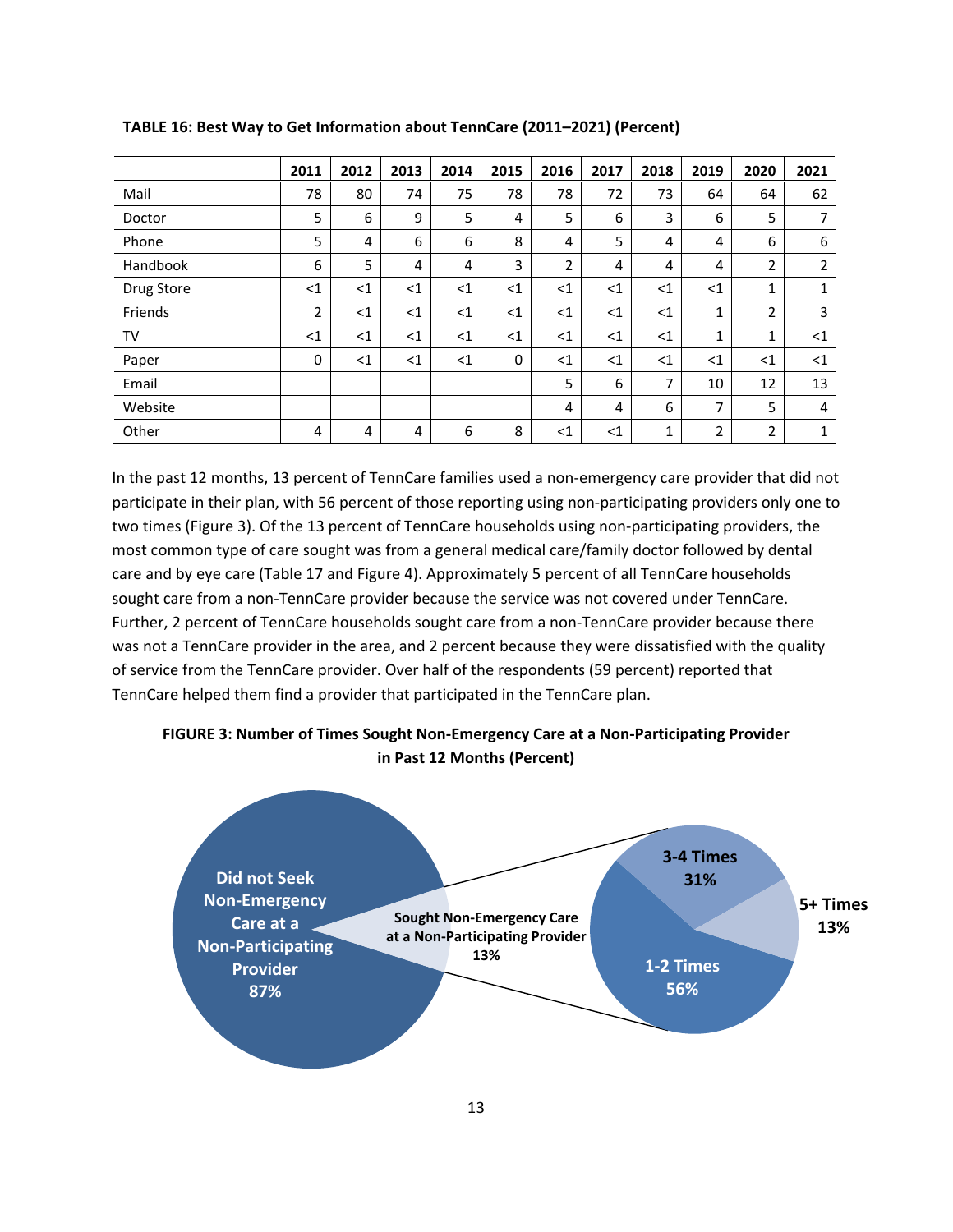#### **TABLE 17: Type of Non‐Emergency Care Sought from a Non‐TennCare Provider (2021) (Percent)**

|                                        | 2021 |
|----------------------------------------|------|
| <b>General Medical Care Specialist</b> | 50   |
| <b>Dental Care</b>                     | 41   |
| Eye Care                               | 29   |
| Non-Surgical Specialist                | 25   |
| <b>Surgical Specialist</b>             | 17   |
| Not Sure                               |      |

Respondents could choose more than one type of non-emergency care.



#### **FIGURE 4: Type of Non‐Emergency Care Sought from a Non‐TennCare Provider (2021)**

# **TABLE 18: Reasons Sought Non‐Emergency Care from a Non‐TennCare Provider (2021) (Percent of TennCare Recipients)**

|                                                                                                                                 | 2021 |
|---------------------------------------------------------------------------------------------------------------------------------|------|
| Dissatisfaction with quality of service from TennCare provider                                                                  |      |
| Service was not covered by TennCare                                                                                             |      |
| No TennCare provider in the area                                                                                                |      |
| Could not get timely appointment with TennCare provider                                                                         |      |
| When I made the appointment or received care, I mistakenly thought the provider<br>participated in my TennCare health care plan |      |
| Not Sure                                                                                                                        |      |